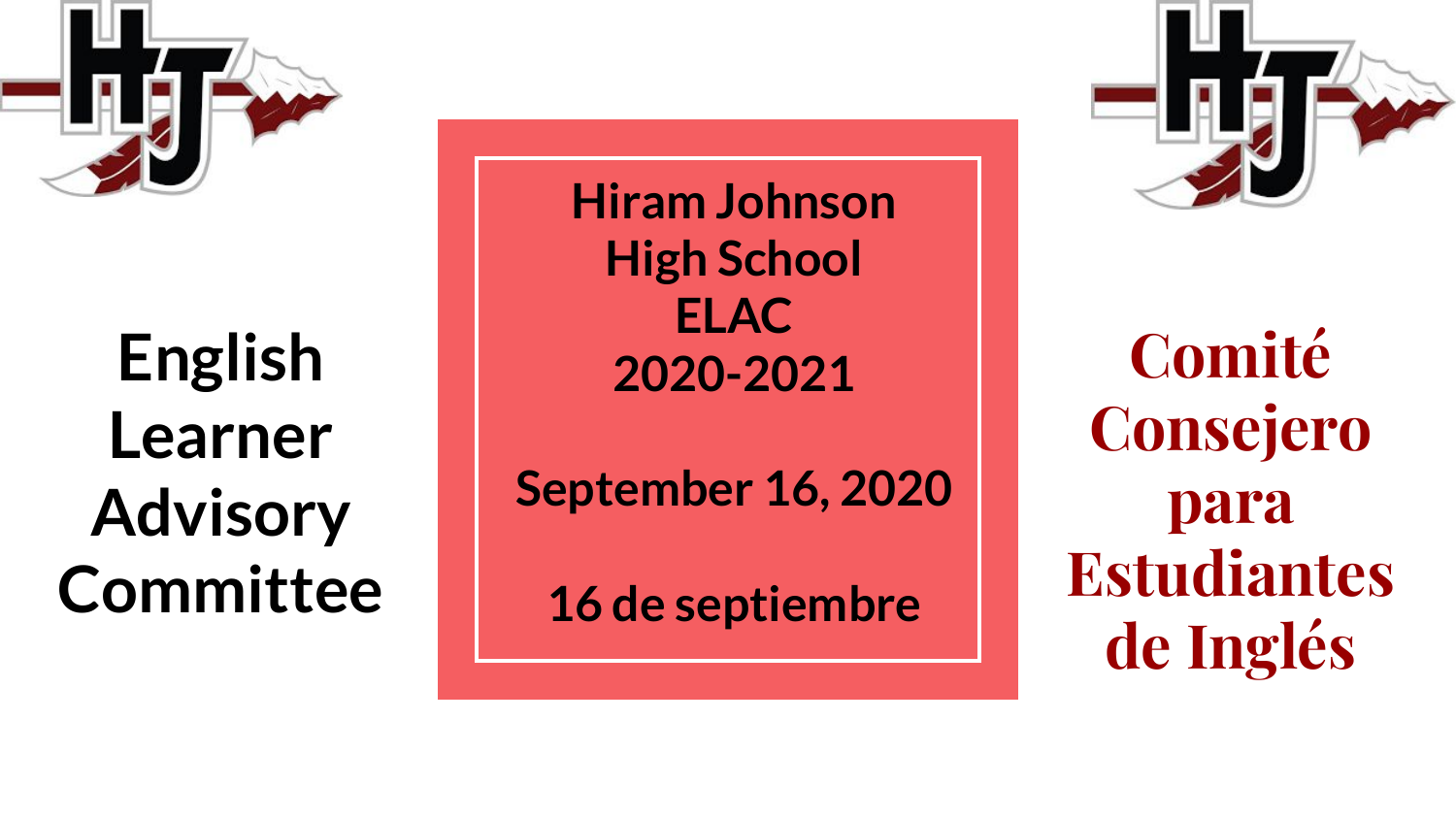# **Welcome/ Bienvenida**

### **Introductions**

- Name
- Student name
- Grade your student is in

### **Presentaciones**

- **● Su nombre**
- **● Nombre de estudiante**
- **● En qué año va su estudiante**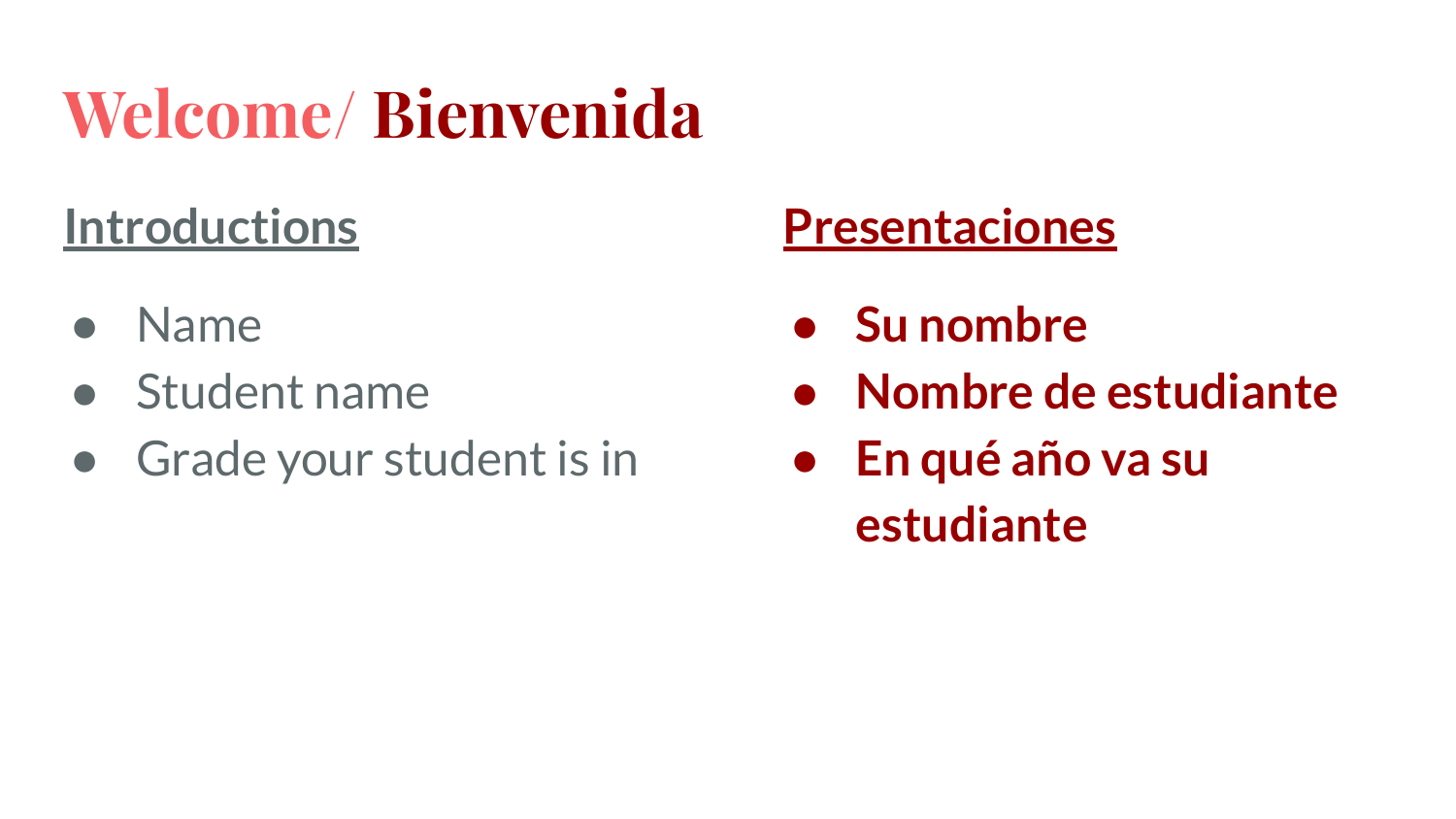- Prioritize agenda
- Manage time
- New questions, topics, concerns on "parking lot"

## **Norms Normas**

- Seguir la agenda
- Respetar su tiempo
- Preguntas nuevas, temas nuevos, dudas nuevas, poner en "Pendientes"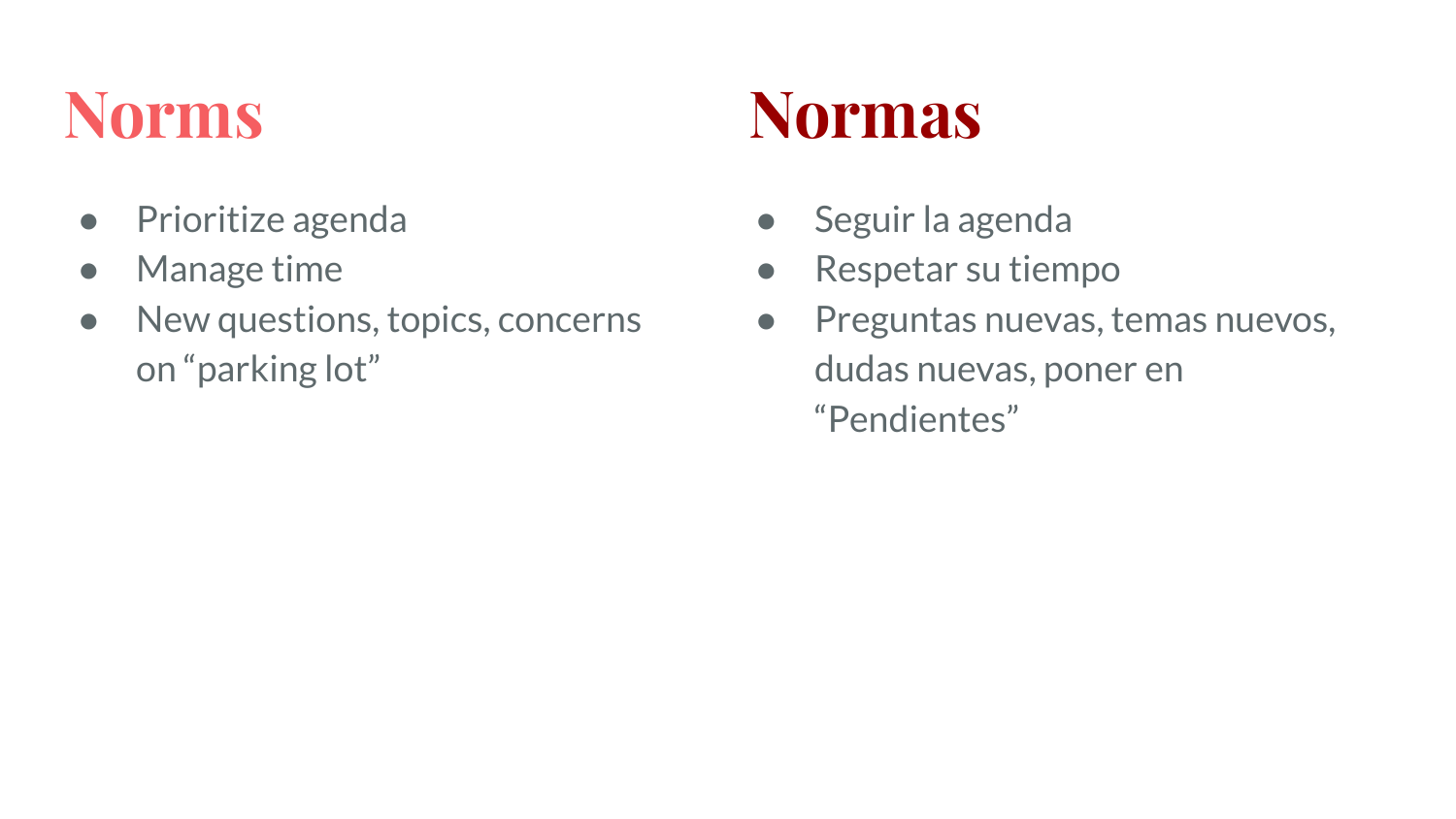- 1. ELAC responsibilities
- 2. Election of DELAC and SCC.
- 3. Attendance during DL
- 4. ELAC family trainings
- 5. Family-School Communications
- 6. Public Comment
- 7. Next meeting 10/14/20

# **Agenda topics Temas de agenda**

- 1. Responsabilidades de ELAC
- 2. Elección de representantes
- 3. Asistencia
- 4. Capacitación ELAC
- 5. Comunicaciones
- 6. Comentarios
- 7. Próxima reunión 14 de oct.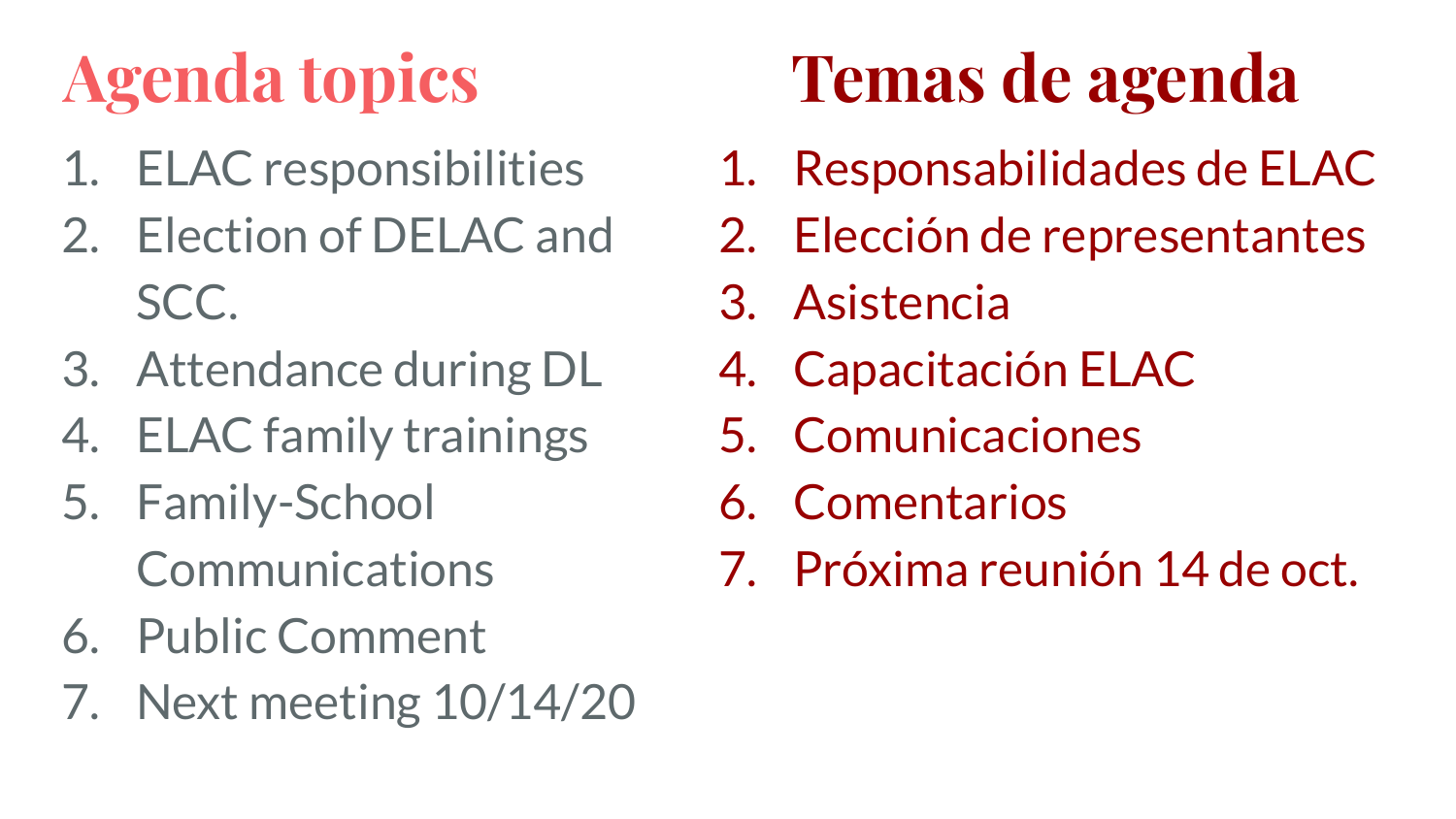

English

Learner

Advisory

**Committee** 

Comité

Consejero

### De Estudiantes de Inglés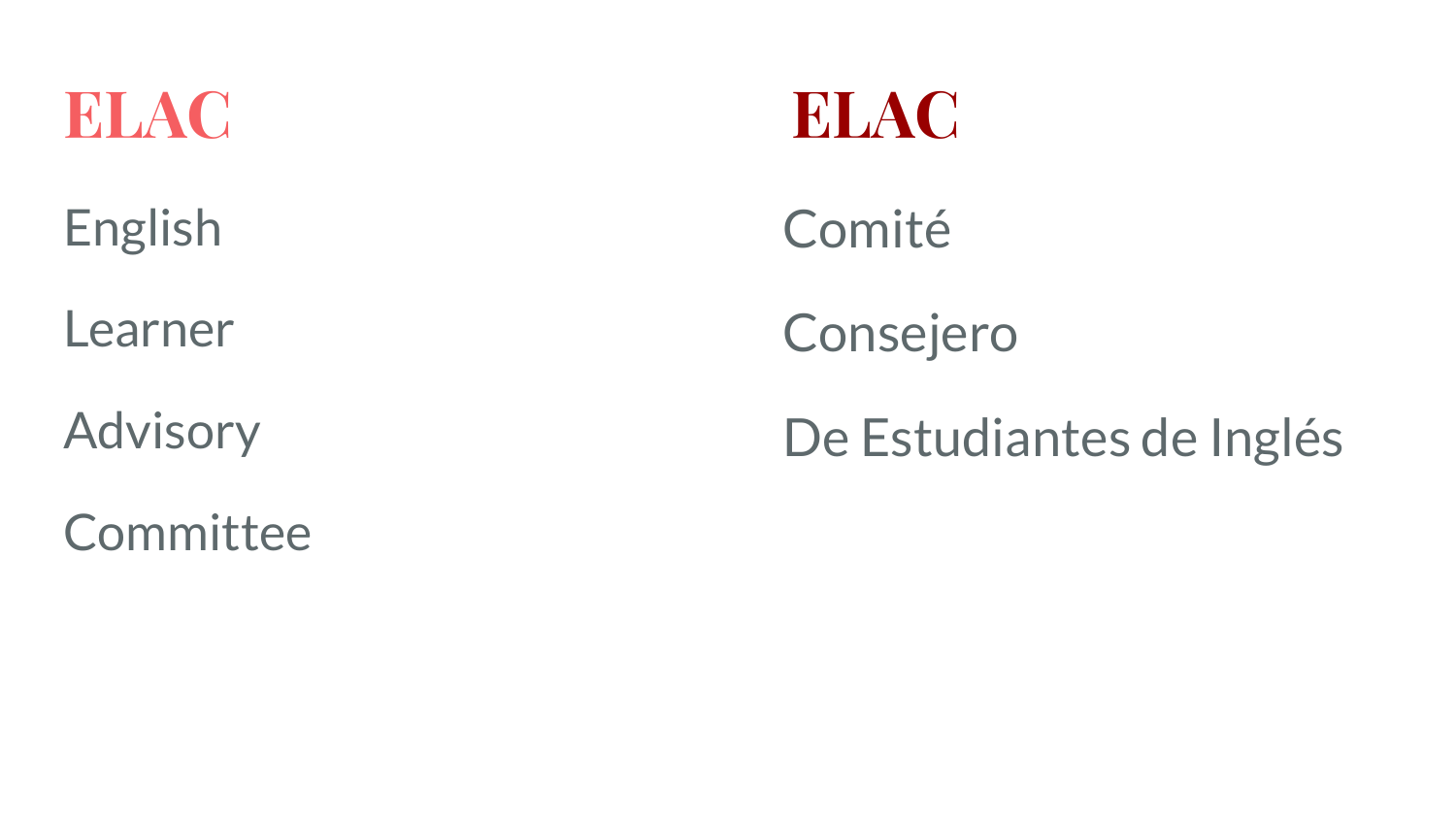The purpose of ELAC is

advise the principal and school staff on programs and services for English learners

Advise [School Site Council](https://holmesms.edlioschool.com/apps/pages/index.jsp?type=d&uREC_ID=309577&pREC_ID=715079) (SSC) on the development of the [Single Plan for Student](https://holmesms.edlioschool.com/apps/pages/index.jsp?type=d&uREC_ID=309578&pREC_ID=715216) [Achievement.](https://holmesms.edlioschool.com/apps/pages/index.jsp?type=d&uREC_ID=309578&pREC_ID=715216)

ELAC committee is a voice for English learner students.

### **ELAC responsibilities Responsabilidades de ELAC**

*El propósito del Comité es:* 

*Aconsejar al director(a) y a la facultad sobre el programa y servicios a estudiantes de inglés*

*Aconsejar al Consejo Escolar en el desarrollo del Plan para el Rendimiento Estudiantil(SPSA)*

*Representar la voz de los alumnos aprendiendo inglés como segundo idioma*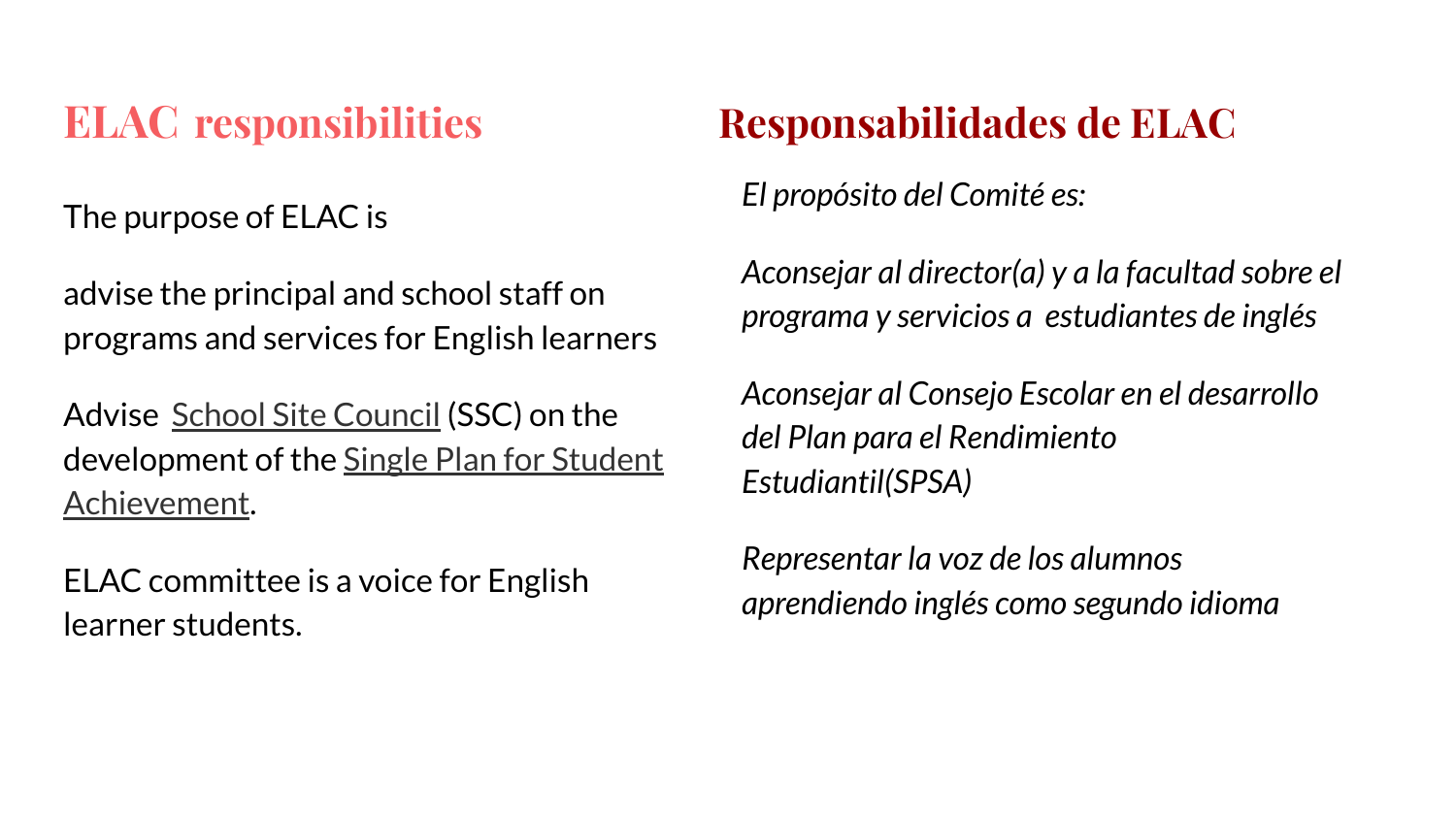**District** 

English

Learner

Advisory

Board

Purpose: advocate in favor of creating the best program for English learners; support families

### **DELAC DELAC**

Comité Asesor de Aprendices de Inglés del Distrito Escolar

(Sacramento City Unified)

Propósito: abogar a favor de crear los mejores programas para los estudiantes aprendiendo inglés; apoyar a las familias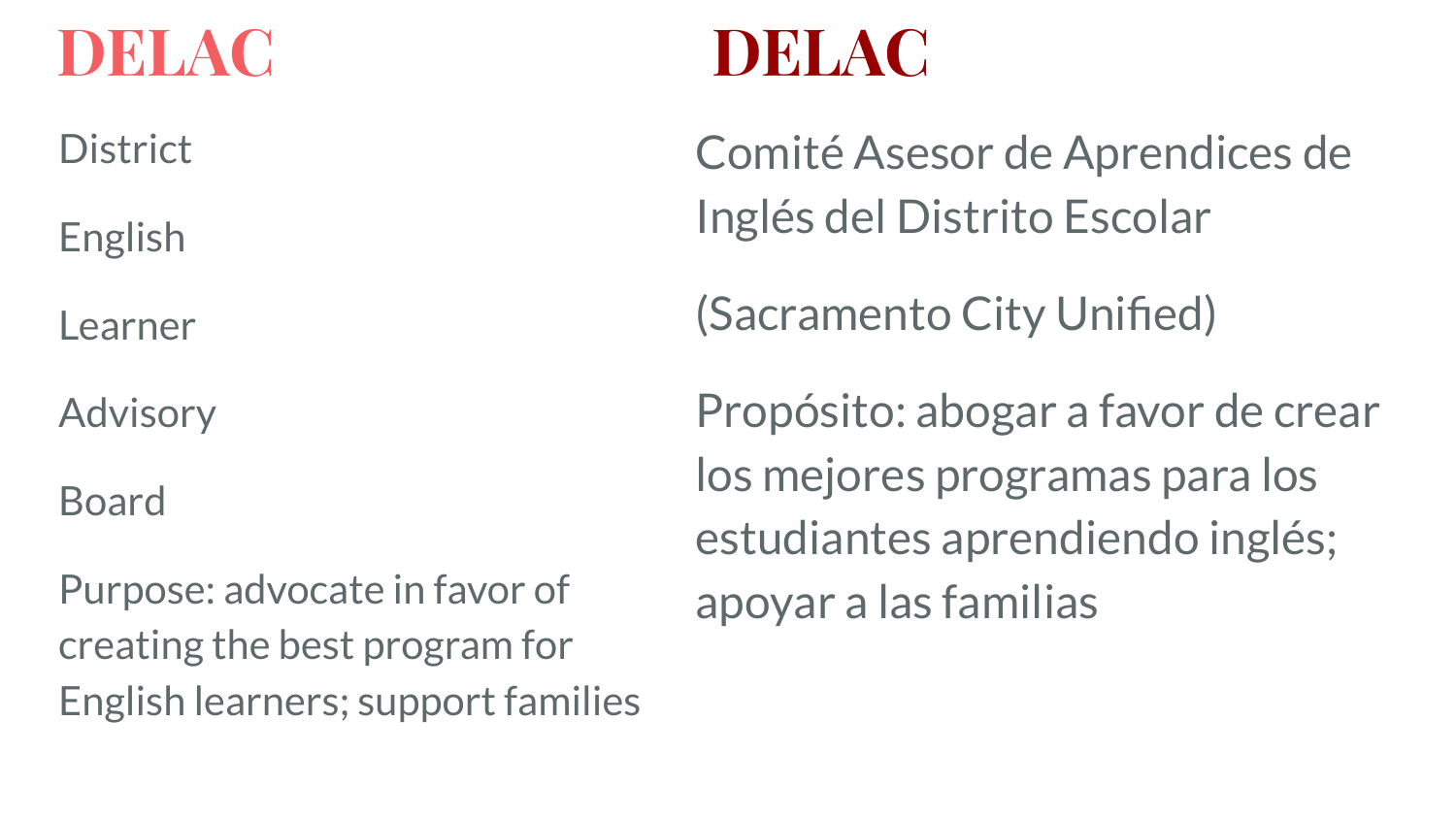### **Nominate Nominar**

**DELAC reps** Representantes de **DELAC**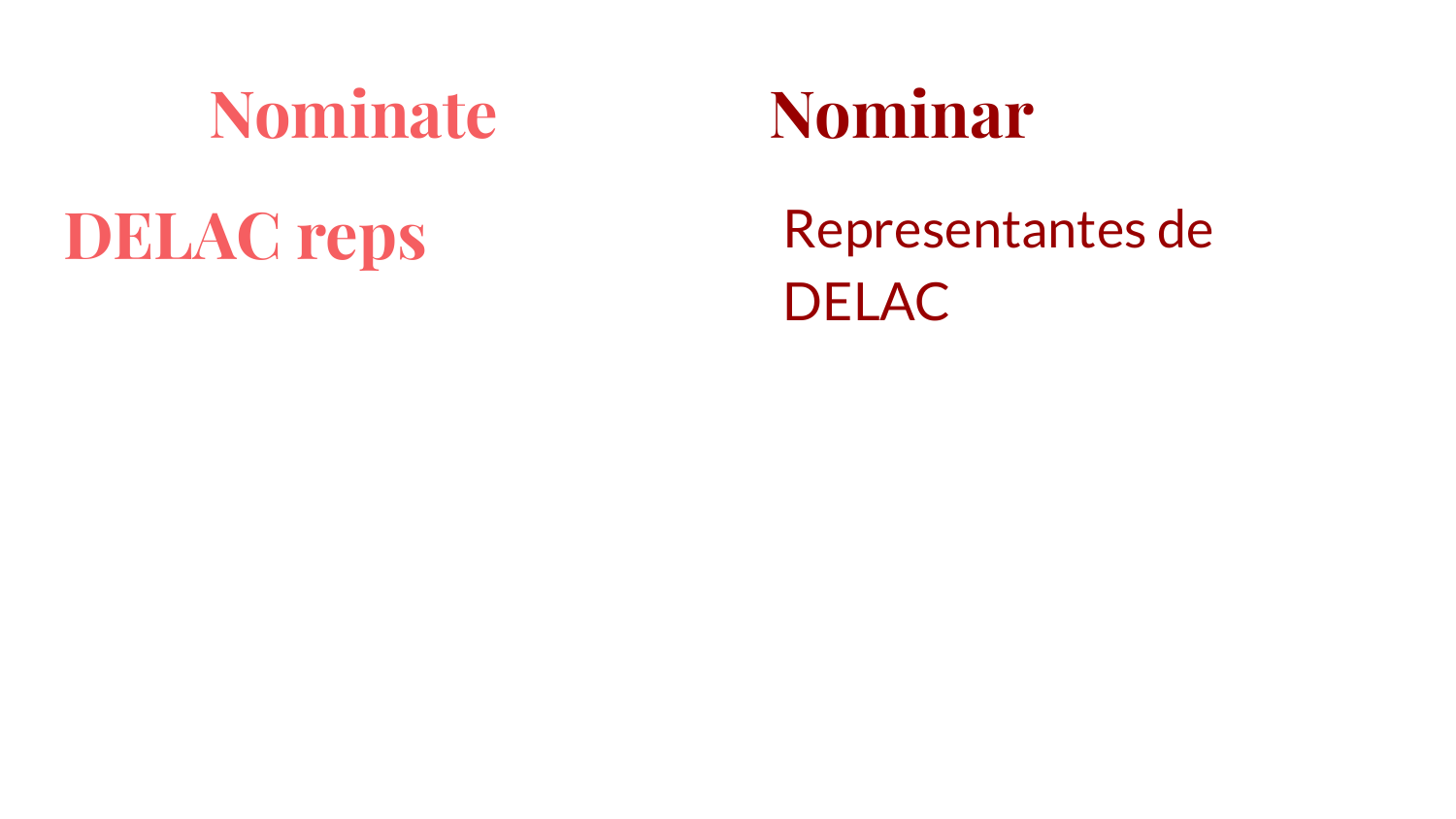# **Schoolsite Council Consejo Escolar**

The SSC shall develop the content of the SPSA (*EC* Section 64001[g][1]). The SPSA shall be reviewed annually and updated, including proposed expenditure of funds allocated to the school through the ConApp and the local control and accountability plan (LCAP), if any, by the SSC (*EC* Section 64001[i]).

**Este consejo desarrolla el contenido del Plan Escolar para Rendimiento Estudiantil (SPSA). Este plan se revisa y se actualiza anualmente, incluyendo la propuesta de cómo gastar los fondos que ha recibido la escuela.**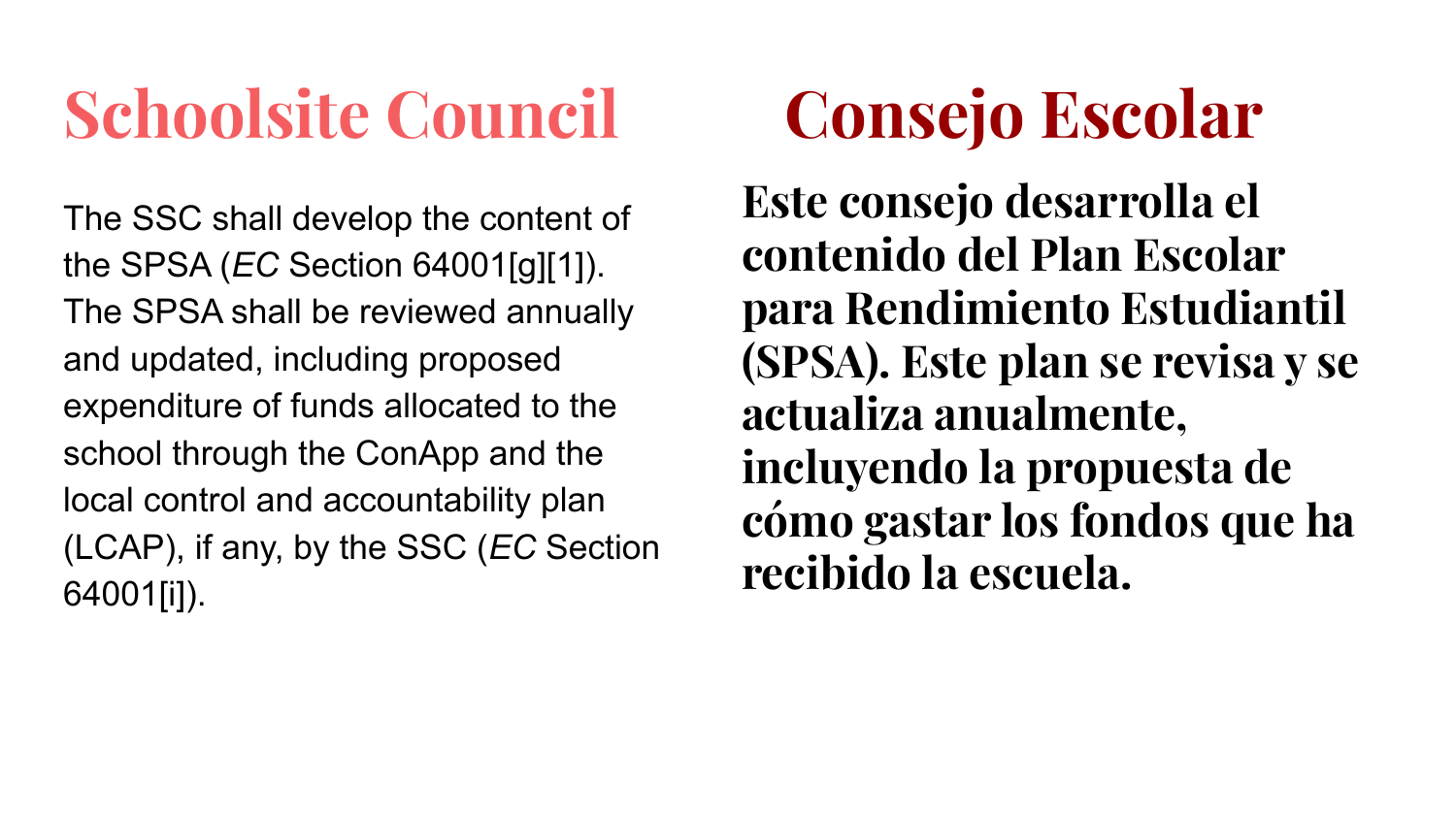### **Nominate Nominar**

### School Site Council Consejo Escolar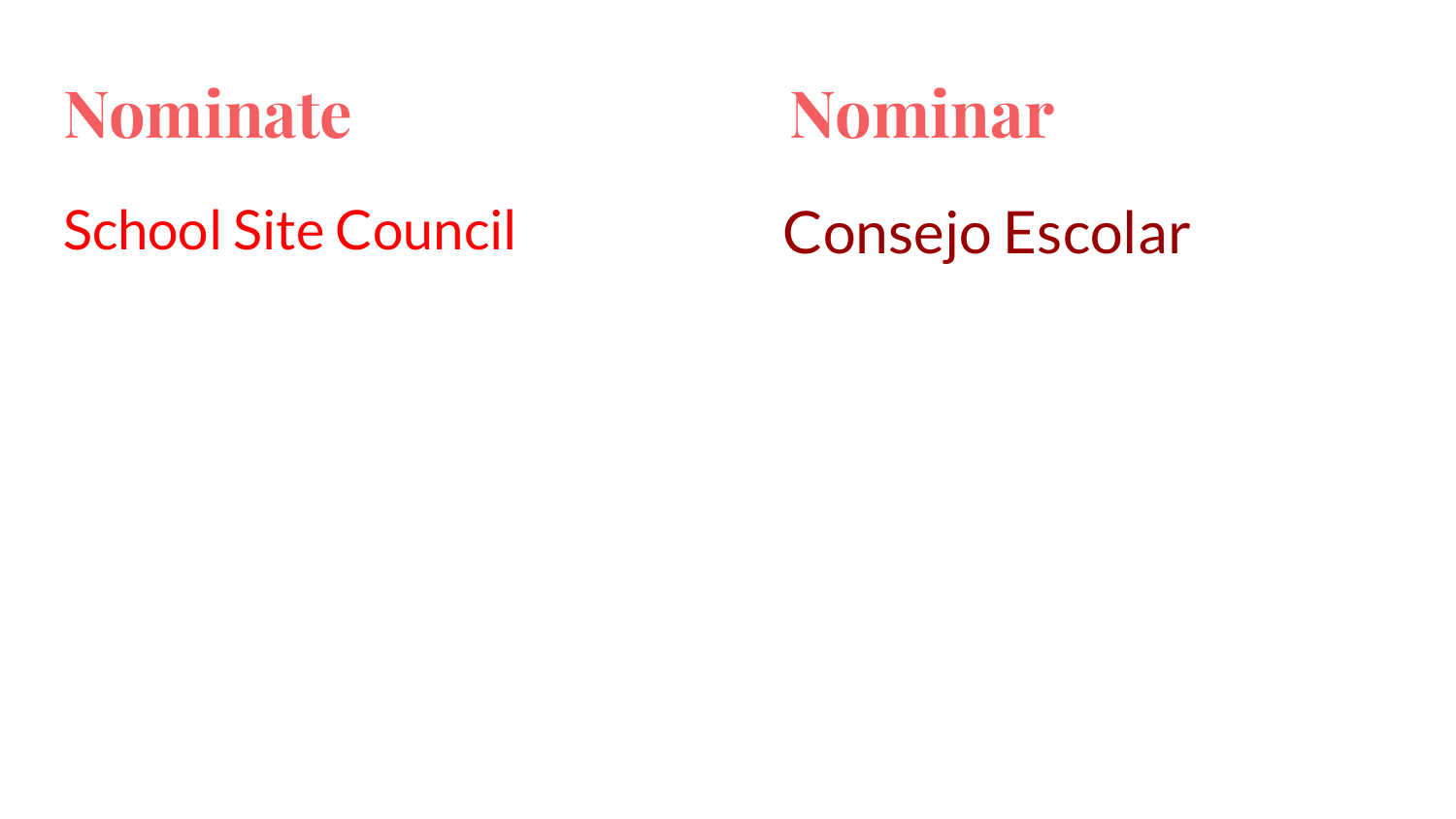## **Attendance Asistencia**

- 1. Join Zoom class
- 2. Complete assignments in Google Classroom
- 3. Email or message teacher
- 1. Entrar en vivo Zoom
- 2. Completar trabajo en Google Classroom (Salón Virtual)
- 3. Pida intérprete en español

- Call / Llamar 916-395-5070
- Report absence on school website / reportar ausencias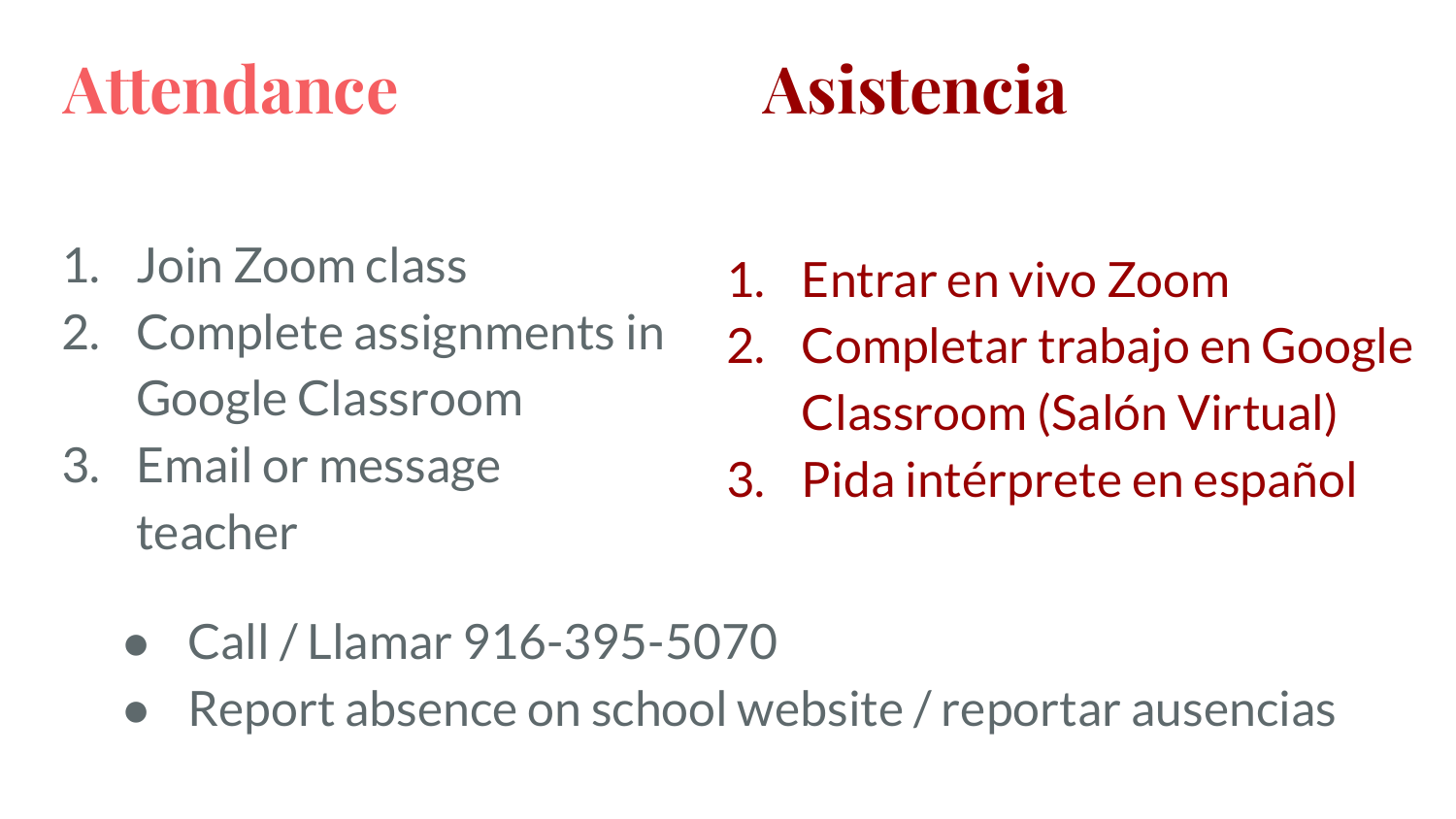# **ELAC family trainings Capacitaciones**

1st session:

### **Wednesday, September 30 @ 6pm-7pm**

[https://scusd.zoom.us/j/88188937117](https://mail.scusd.edu/owa/redir.aspx?C=nGc77-JuL0RwkTjmkMRuoqeyydxOaQvAVndqHNeJpkiqPUOdnVrYCA..&URL=https%3a%2f%2fscusd.zoom.us%2fj%2f88188937117) Meeting ID: 881 8893 7117 Password:617936

2nd session:

**Thursday, October 1 @ 11am-12pm** [https://scusd.zoom.us/j/87029657794](https://mail.scusd.edu/owa/redir.aspx?C=yc1roCeU5_htJLQJPaMe7M3N1FVyq31zex3q-aKJq_iqPUOdnVrYCA..&URL=https%3a%2f%2fscusd.zoom.us%2fj%2f87029657794)

Meeting ID: 870 2965 7794 password: 013658

3rd session: (solamente español) **Viernes, Octubre 2 @6pm-7pm** [https://scusd.zoom.us/j/81944803422](https://mail.scusd.edu/owa/redir.aspx?C=tmp7bDHLs9Fh_-oOWmft5AHhjUTUnwdPI7FSLhjVQJmqPUOdnVrYCA..&URL=https%3a%2f%2fscusd.zoom.us%2fj%2f81944803422) Meeting ID: 819 4480 3422 password:288793

4th session:

### **Saturday, October 3 @10am-11am**

[https://scusd.zoom.us/j/83517087569](https://mail.scusd.edu/owa/redir.aspx?C=GWi1hseV0dFwed0YgIkUyR1FIrEqpBsdFTk4DkJLcjOqPUOdnVrYCA..&URL=https%3a%2f%2fscusd.zoom.us%2fj%2f83517087569)

Meeting ID: 835 1708 7569 Password: 193084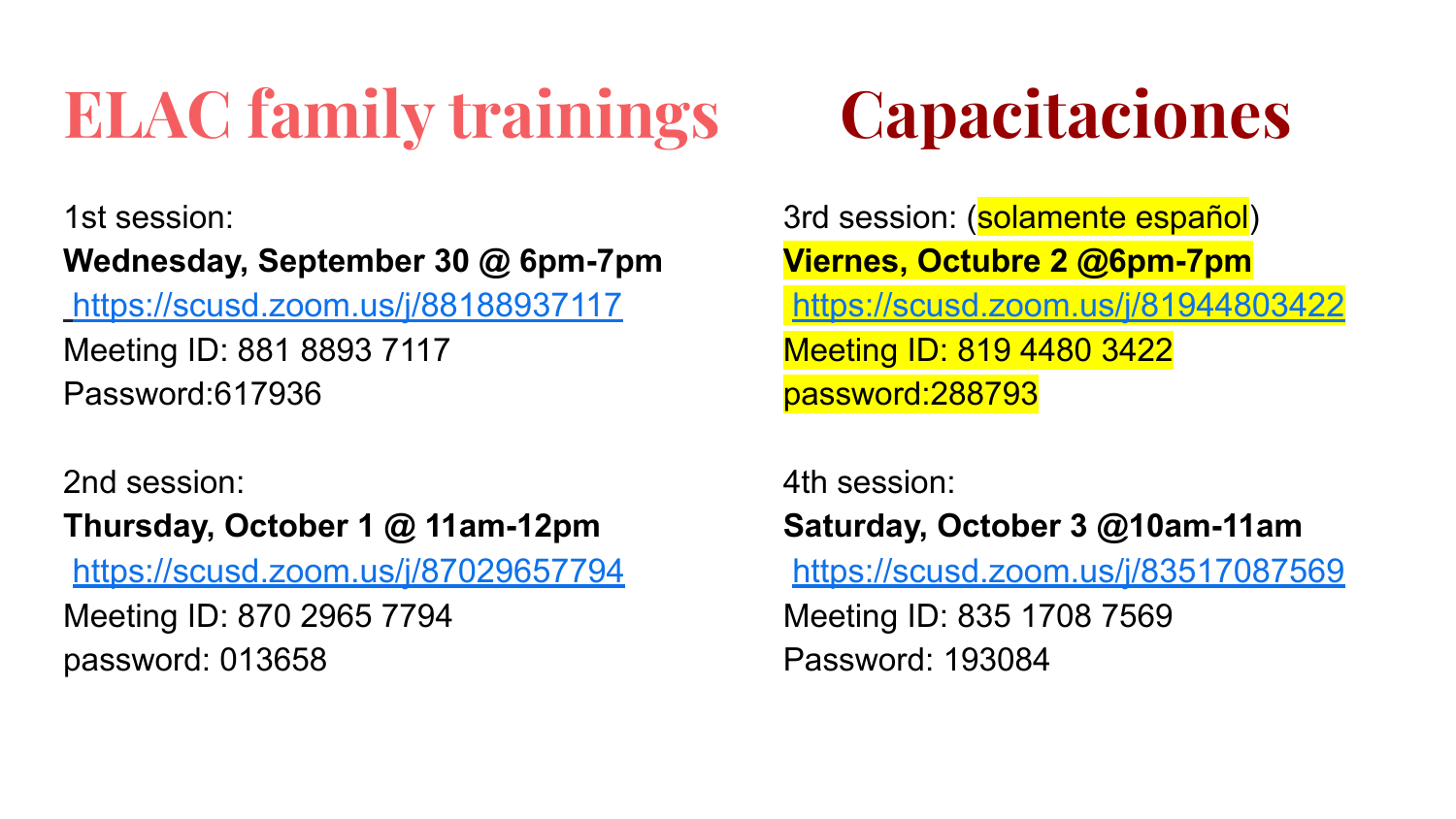- Remind App
- Facebook Page
- **HJHS** website
- Instagram

Hiram Johnson High School

# **Communication Comunicaciones**

- Aplicación Remind
- [Página de Facebook e](https://www.facebook.com/familiasHJHS)n español
- [Página en la red HJHS](https://hiramjohnson.scusd.edu/)
- Instagram

\*Remind: Mandar este mensaje @elachir al 81010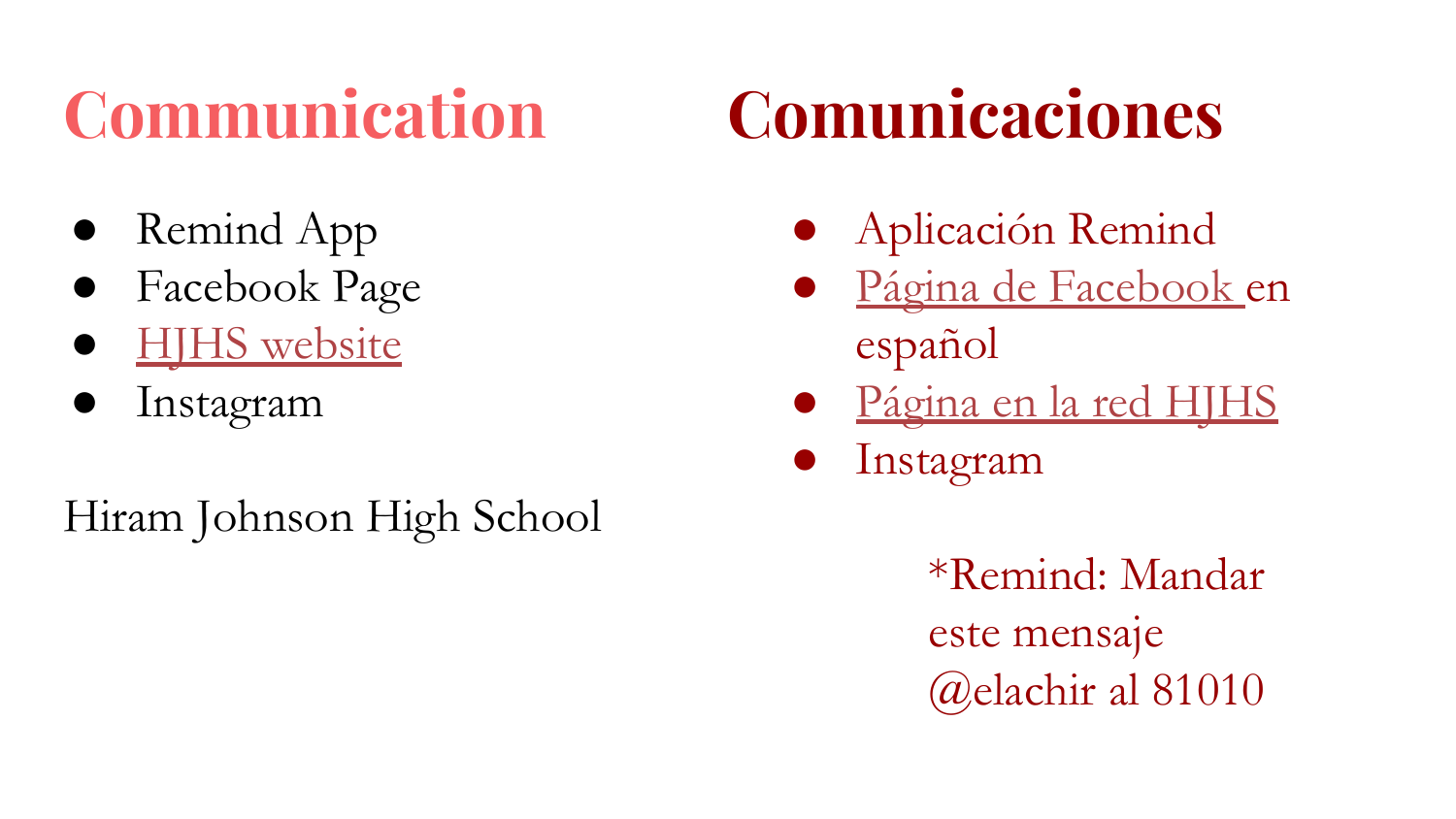# **Community Resources Servicios Comunitarios**

- La Familia Counseling Center
- Elica Health Centers
- Carranza Dental
- Sacramento Food Bank
- What else can we share?
- Centro La Familia Counseling
- Centro de Salud Elica Health Centers
- Salud dental -Carranza Dental
- Banco de Comida de Sacramento
- **¿Qué más hay?**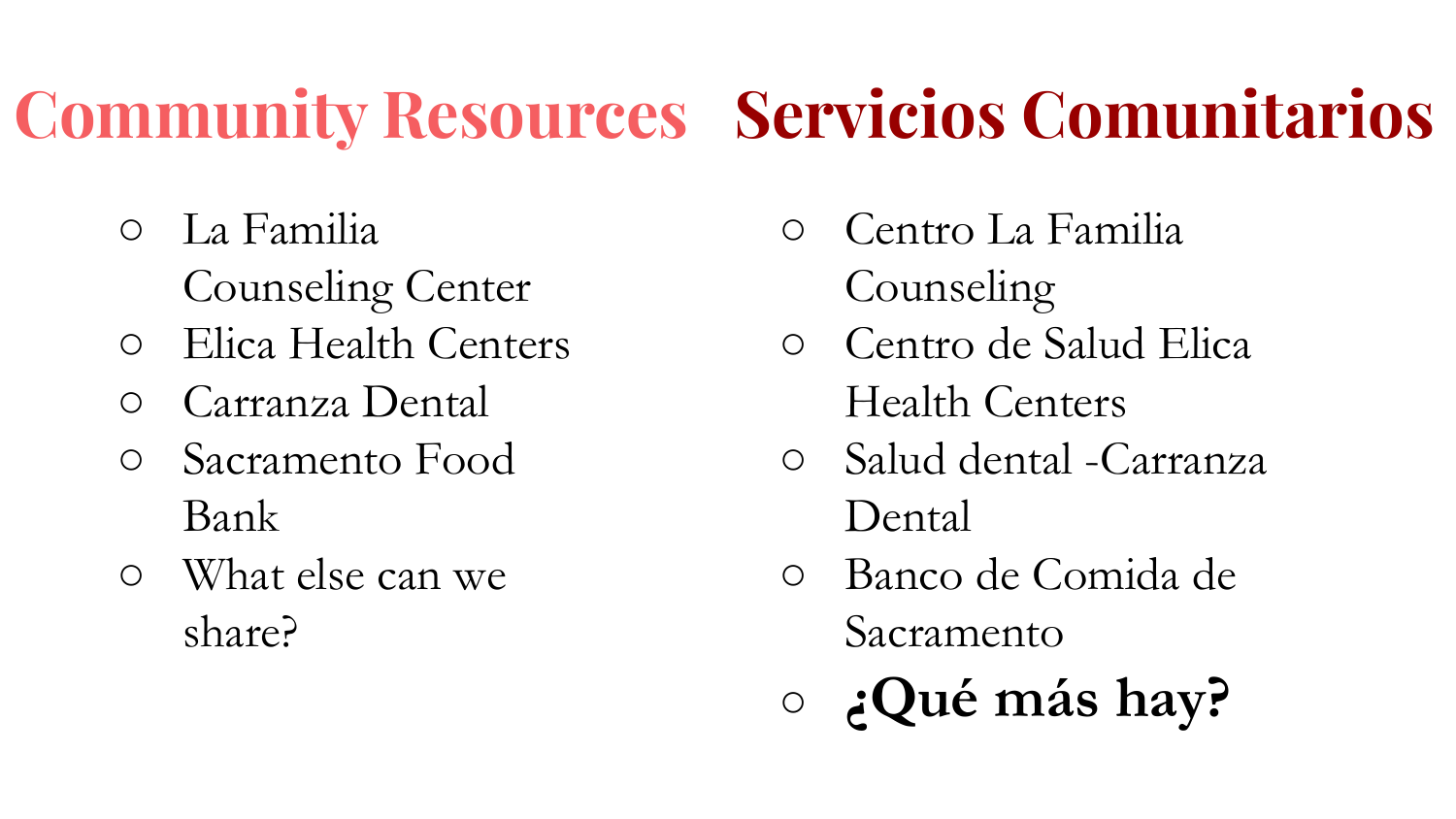# **DELAC - Comité Asesor del Distrito**

- Next meeting
- October 7, 2020
- 5:30 pm
- Open to the public, families
- Próxima junta
- 7 de octubre 2020
- 5:30 pm
- Abiertas al público, a las familias de estudiantes de inglés como segundo idioma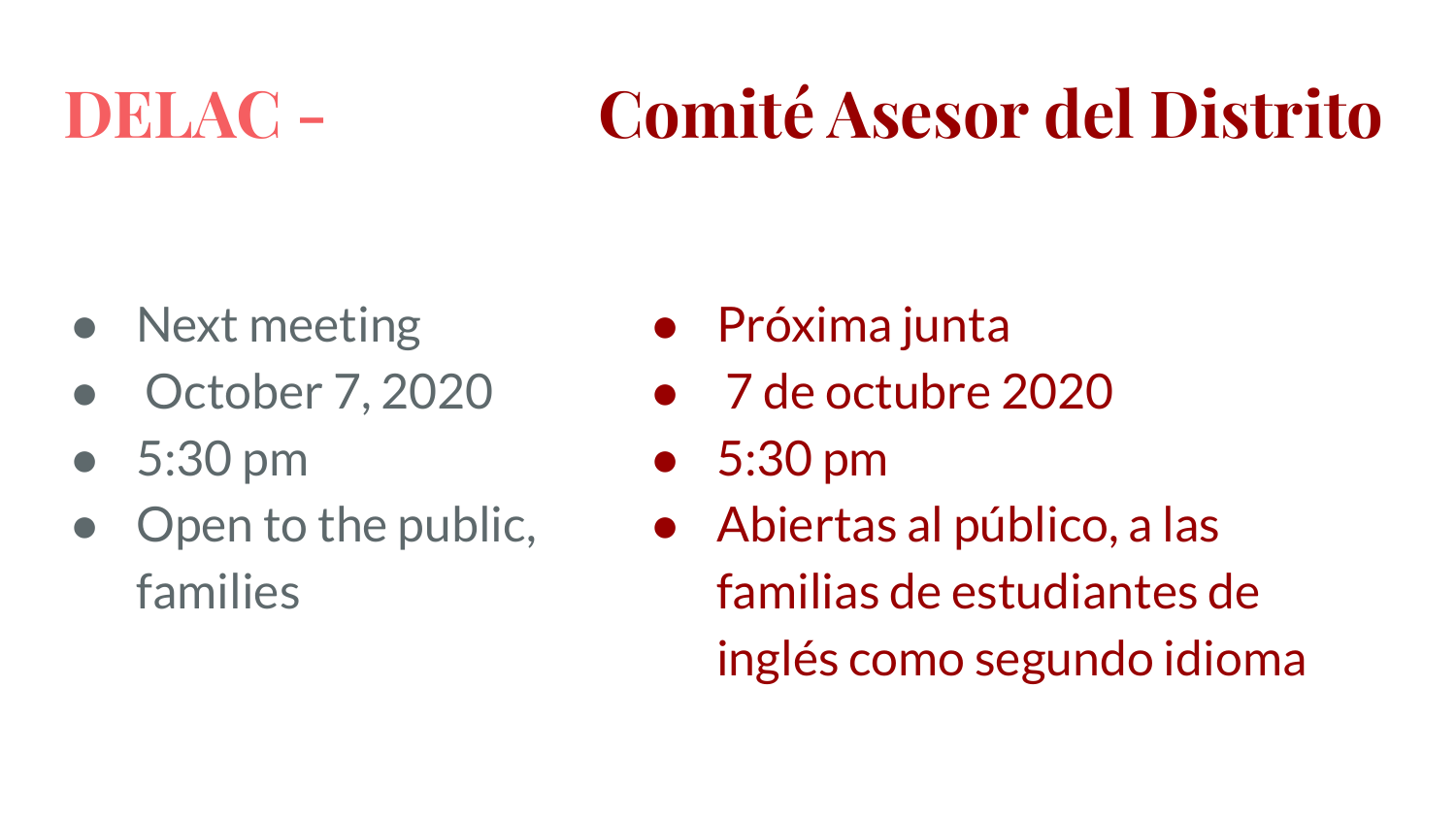### October 14, 2020

Topics?

### Information?

# **Next meeting Próxima junta**

14 de octubre 2020

¿Temas?

¿Información?